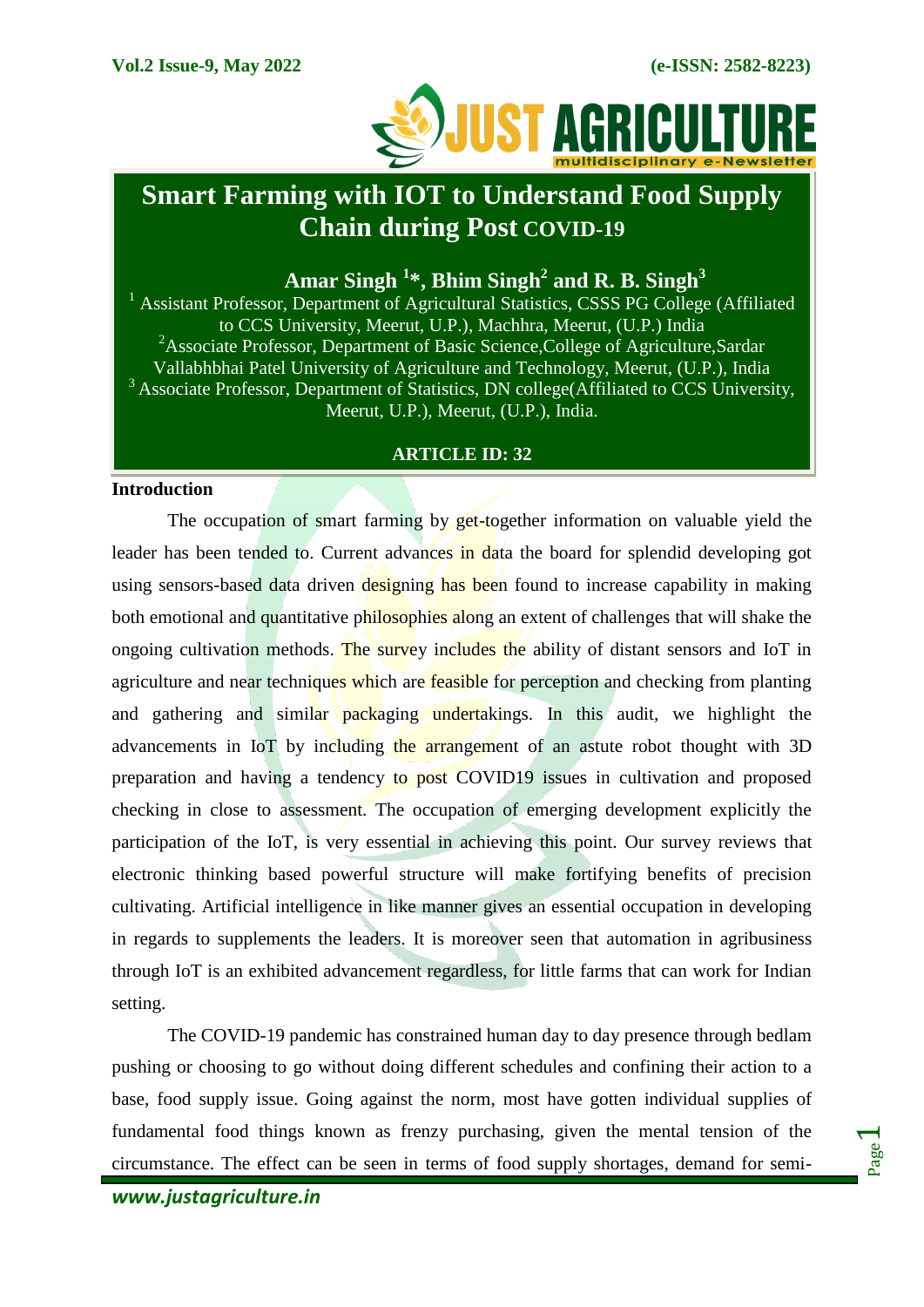Page  $\boldsymbol{\sim}$ 



perishable food products particularly during lock-down, food inflation, rural labor reverse migration, etc. The food production network is a powerful organization including ranchers, clients, supplies from agriculture and fisheries, assembling and stockpiling, transportation and circulation, etc. Variances are minor since food creation has been adequate and costs have been consistent to date. Worldwide grain supplies are at reasonable levels, and the 2020 viewpoint is ideal for wheat and other principle staple harvests. While less food creation of high worth merchandise (for example foods grown from the ground) is as of now possible, they are not yet noticeable because of lockdowns and interruptions in the worth chain. The use of a Smartphone is growing as specific Internet communication systems are being used. With the global situation of the Corona Pandemic, shifting into modern innovation appears probable for transition in various farming sectors.

#### **What is IoT?**

"The Internet of Things (IoT) is a system of interrelated computing devices, mechanical and digital machines, objects, animals or people that are provided with unique identifiers and the ability to transfer data over a network without requiring human-to-human or human-to-computer interaction."By 2050 the world's population is forecast to reach 9.6 billion—this poses a major problem for the agricultural industry. Notwithstanding battling difficulties, for example, heat waves, quickly expanding a worldwide temperature alteration, and the natural outcomes of cultivating, interest for more food must be met. Cultivating needs to go to new advancements to guarantee these developing prerequisites. New IoT-based brilliant cultivating executions will empower the cultivating makers to comprehend waste and increment efficiency from upgrading manure use to improving the effectiveness of homestead vehicle tracks.



## *www.justagriculture.in*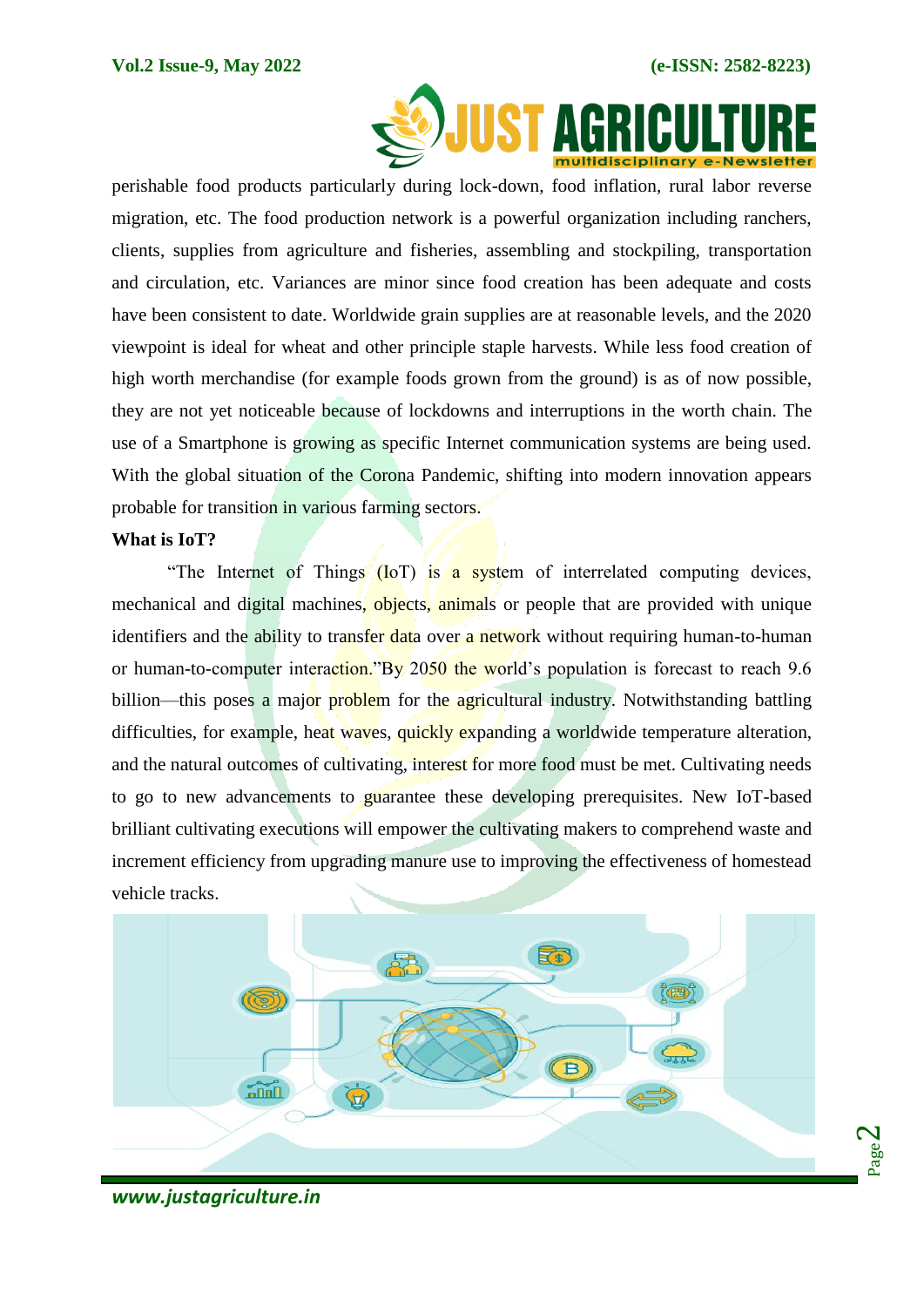

Smart farming is a capital-intensive, high-tech system of cleanly and sustainably growing food for the populace. It is the result of new ICT (Information and Communication Technologies) in agriculture. Entrepreneurship has received a tremendous progress in agriculture and sustainable growth for automated irrigation and monitoring and solving many pre-dominant problems associated with linking and clearing wastes is that the symbol of business tenacity and achievement. Pioneering development in the field of farming and ecological maintainability has permitted India to make its first strides, in an area which is taking off all around the world and showing a model to save the planet.



With our agricultural biodiversity  $\&$  the opportunity to benefit, our farmers  $\&$  talented workforce, India can be a lynchpin of growth for the global sector. Covid-19 has underscored that we can no longer take our planet for granted shining example of market demand for a more healthy, sustainable just food system. There are many pockets in India where towns and association of smart agriculture assumes a significant part for advancement of country. In our country, agriculture relies upon the storms which has inadequate wellspring of water by which water system is utilized in farming field. In water system framework, it's distinguished upon the dirt sort and water maintenance gave by which crucial data about the fruitfulness of soil and second to absorb and inject dampness content in soil. Nowadays, there are various irrigation techniques available that reduce the reliance on weather. And much of the system is powered by electrical power and on/off cycles. During this procedure, the water level indicator mounted in the water reservoir and the soil moisture sensors are situated in the root zone of the plant and near to the module and the gateway device manages the sensor information and transmits the data to the processor.